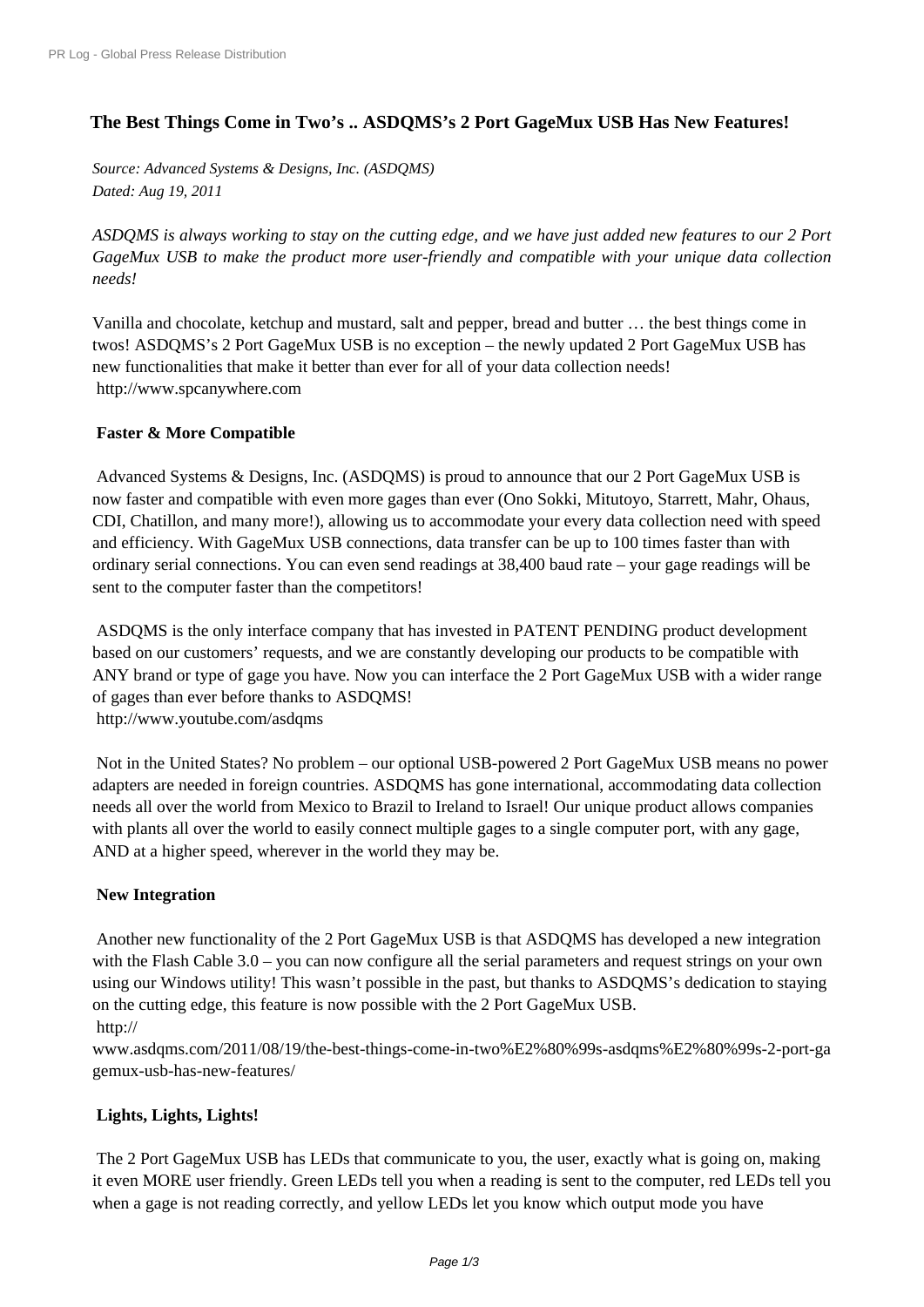configured: USB, RS232, or Keyboard, and if the jumper is set. This box lets you know about your setup [without having to guess!](http://www.prlog.org/) http://www.asdqms.com

#### **BENEFITS:**

- Low cost – great for entry level and advanced applications collecting data into MS Excel or Web page applications

- Easy to use and configure
- Connect to legacy RS232 ports and USB ports on newer PC's one box does it all!
- Collect data faster, more accurately, and save operator time on SPC checks
- - Compact metal case

## **FEATURES:**

- USB 2.0 Compatible
- USB Keyboard version requires NO SOFTWARE WEDGE programs
- RS232 Pass Thru Port for Backplaning 100's of gages or another serial device
- Supports RS232, USB Virtual COM and USB Keyboard modes
- Configure using internal rotary switches or commands stored in memory
- USB and RS232 gage scanning rates up to 38,700 Kbps
- - User upgradeable firmware
- Power supply and USB Cable included
- CE Rated
- - **LIFETIME WARRANTY**

 Coupled with ASDQMS's commitment to cutting edge innovation is its LIFETIME WARRANTY, with experienced tech support engineers easily accessible for troubleshooting and product repair if necessary. If the product for some reason fails, ASDQMS will repair or replace it for FREE! It's that simple!

http://www.youtube.com/watch?v=RQ6CgVlds-k

#### ###

[ASDQMS \(Advanced Systems & Designs, Inc.\) an](http://www.prlog.org/11630496.html)d its 25 years experience in data-collection application [and](http://www.prlog.org/11630496.html) integration can help you eliminate the high cost of inconsistent quality by controlling your shop floor with SPC Software, Gage interfaces, Genesis Roving Data Collectors, Wireless Data Transfer and Gage Cables. Contact one of our consulting engineers, right now, to find out how ASDQMS can help your [company.](http://www.prlog.org/11630496.html) Contact the corporate offices at 248-370-9919.

 You may visit ASDQMS on the Web at http://www.spcanywhere.com, and visit ASDQMS's TV Network at http://www.youtube.com/asdqms

| Category            | Engineering, Manufacturing, Technology                                                                |  |
|---------------------|-------------------------------------------------------------------------------------------------------|--|
| Tags                | quality control, gage interface, spc software, control charts, gage cables, gage multiplexer, genesis |  |
| roving data collect |                                                                                                       |  |
| Email               | Click to contact author                                                                               |  |
| Phone               | 248-370-9919                                                                                          |  |
| Fax                 | 248-370-9921                                                                                          |  |